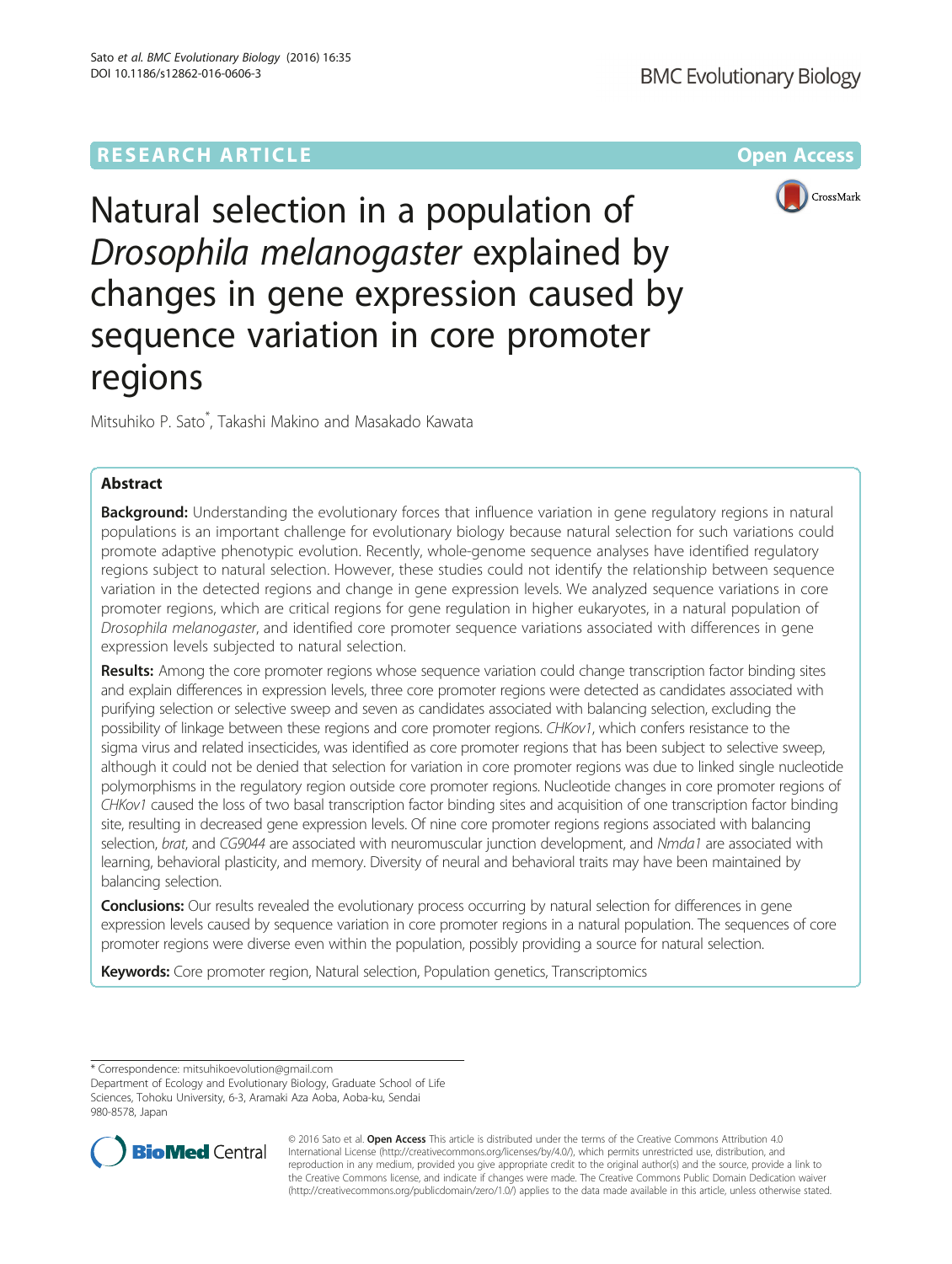## Background

Understanding the evolutionary forces that influence genetic variation in natural populations is a fundamental issue in evolutionary biology. Recent studies have emphasized that the evolution of gene regulatory sequences is important for adaptive evolution [[1\]](#page-10-0) and thus, regulatory regions may play a major role in adaptation [[2\]](#page-10-0). Several studies have shown that cis-regulatory mutations are involved in the evolution of phenotypic changes [[2](#page-10-0), [3](#page-10-0)]. Recent or current natural selection and adaptive evolution can be detected by various methods, such as nucleotide diversity (π) and Tajima's D test for whole-genome DNA sequences and the McDonald–Kreitman test [[4](#page-10-0)] for coding regions. Even for sequences of gene regulatory regions, several methods have been proposed and genome-wide analyses have also shown statistical evidence of natural selection in non-coding and cis-regulatory regions [[5](#page-10-0)–[7](#page-10-0)]. These studies focused on nucleotide substitutions in regulatory sequences or transcription factor binding sites (TFBSs) between species and did not evaluate recent or ongoing selection for standing genetic variation in natural populations. In addition, it is unknown how sequence differences affect the binding of transcription factors and regulate gene expression. Recently, analyses of human whole-genome variation data and genome-wide chromatin immunoprecipitation data have identified adaptive substitution and deleterious polymorphisms at TFBSs [[8](#page-10-0)]. However, this study did not show how variations in regulatory sequences affected gene expression levels.

Variations in gene expression are considered to affect phenotypic consequences in morphology, physiology, behavior, and disease susceptibility [[9, 10](#page-10-0)]. For this reason, among sequence variations in regulatory regions, those affecting gene expression are thought to be important for phenotypic variation. Transcriptomic technologies, such as microarray and high-throughput RNA sequencing (RNA-seq), make it possible to observe variation in gene expression in natural populations of species including humans [[11](#page-10-0)–[13\]](#page-10-0), fish [[14\]](#page-10-0), mice [\[15](#page-10-0)], fruitfly [[16](#page-10-0)–[18\]](#page-10-0), and yeast [[19, 20\]](#page-10-0). These transcriptomic technologies provide evidence of adaptive differences among natural populations [[17, 18, 21](#page-10-0)]. Thus, when data describing variation in whole-genome sequences and gene expression levels in natural populations are available, we can detect sequence variations in gene regulatory regions that cause gene expression variation that has been subject to natural selection.

For Drosophila melanogaster, genome and transcriptome data from inbred lines derived from a natural population in the state of North Carolina, USA, are stored in the Drosophila Genetic Reference Panel (DGRP), a community resource for analysis of population genomics [[22](#page-10-0)].

The database contains whole-genome sequences of 168 individuals from a natural population. Gene expression data from transcriptome analysis of inbred lines from the same individuals in the population are also available [[16](#page-10-0)]. In this study, we focused on core promoter regions (CPRs), which are critical regions for gene regulation in higher eukaryotes. CPRs are generally defined as DNA regions that direct the accurate initiation of transcription by RNA polymerase II and contain various sequence motifs (such as TATA box, BRE (TFIIB recognition element), Inr (Initiator), and DPE (Downstream promoter element)) that interact with basal transcription factors. The mechanism affecting expression levels is more clearly understood [[23](#page-10-0)] for CPRs than for other complex regulatory regions. CPRs containing motifs on chromosomes in D. melanogaster [[24](#page-10-0)] and sequence motifs that can contribute to activity by CPRs in eukaryotes [\[25](#page-10-0)] are available for analysis. Using these data, adaptive regulatory sequence variations that actually affect differences in gene expression levels can be detected.

In the present study, we examined sequence variation in CPRs in a natural population of D. melanogaster. Among variations associated with differences in gene expression levels, we identified those that have been subjected to natural selection. We also inferred differences in nucleotide sequences responsible for the gene expression differences.

## Results

## Detecting transcripts whose expression variation was explained by sequence variation

Genome and transcriptome data from a natural North American population of *D. melanogaster* was used to estimate the relative contribution of CPRs to changes in gene expression levels by sequence mutations in CPRs. Of the 11,454 known CPRs, 6799 were expressed with high broad-sense heritability and without minor alleles, and 6617 (97.32 %) did not contain undetermined nucleotides for 20 or more individual lines (see [Methods](#page-8-0)). The average and median lengths of CPRs were 169.4 bp and 160 bp, and the average and median numbers of segregating sites were 3.26 bp and 2 bp. The average nucleotide diversity (π) and Watterson's  $\theta_{\rm w}$  [[26](#page-11-0)] were 0.00561 and 0.00608, respectively. For the population of 168 D. melanogaster individuals used in this study,  $π$ and Watterson's  $θ<sub>w</sub>$  over the entire genome were 0.0056 and 0.0067, respectively. The average  $\pi$  and  $\theta_w$  values over whole coding sequences (CDS) for the entire genome were 0.0037 and 0.0040, respectively [[22\]](#page-10-0). Sequence variation in CPRs was similar to that in the entire genome and higher than that in CDS in this natural population. Linear model analysis showed that among the 6617 expressed transcripts with high heritability and polymorphic sites and without undetermined nucleotides,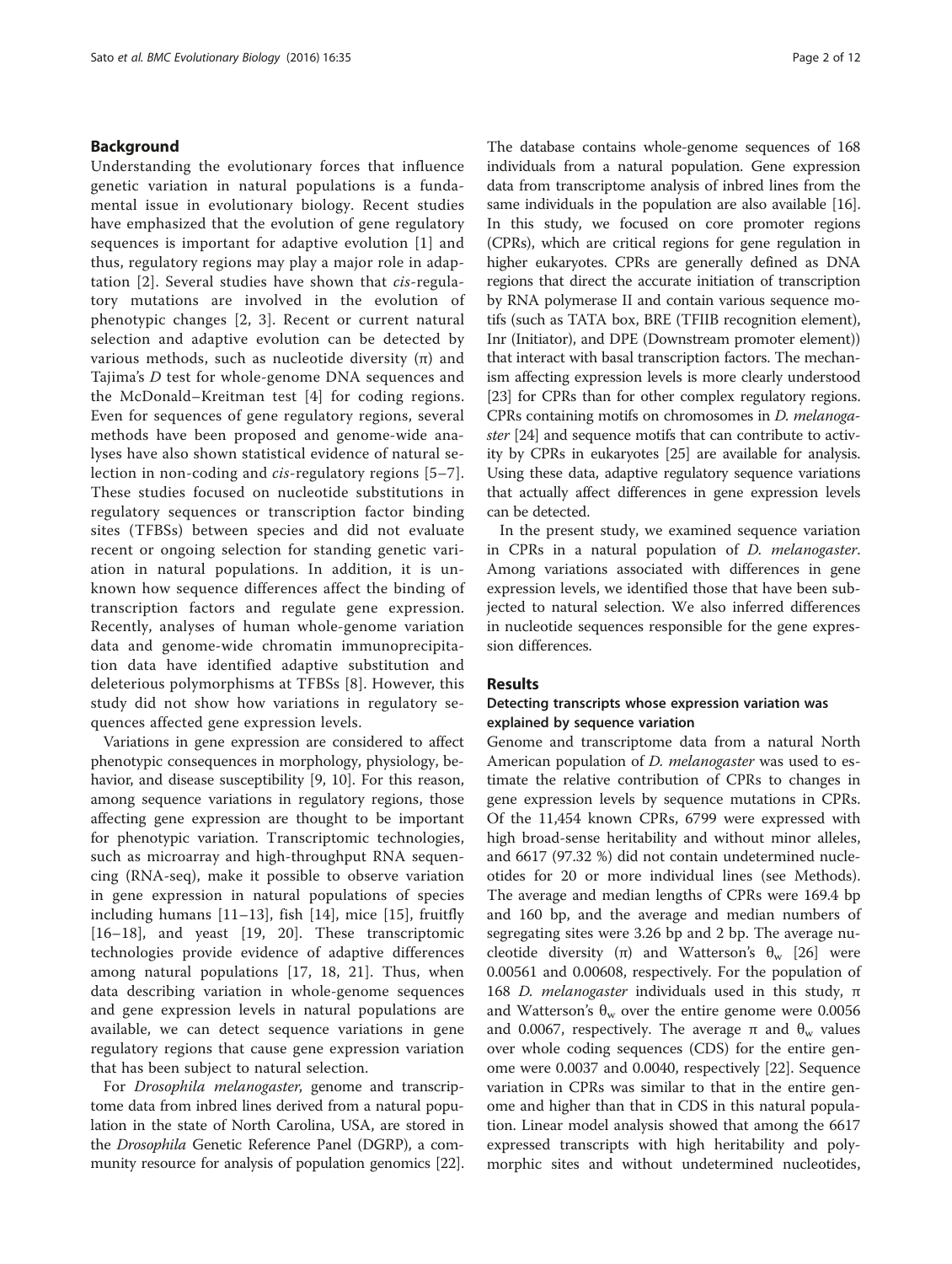996 (14.65 %) expression variations were significantly associated with sequence differences in CPRs after Benjamini-Hochberg multiple-test correction (Fig. 1 and Additional file [1\)](#page-9-0). Expression levels of 5429 transcripts (79.84 %) were significantly influenced by sex, and expression levels of 116 transcripts (1.71 %) were significantly influenced by sequence-by-sex interaction after multiple-test correction (Additional file [1\)](#page-9-0). Sets of these genes whose expression levels were explained by sequence differences in CPR or sex were not enriched for any gene ontology (GO) functions.

# Natural selection on sequence differences in CPRs associated with variation in expression level

We identified CPRs associated with expression variation using a linear model and subjected them to natural selection by coalescent simulations. The coalescent simulations were conducting based on the demographic history of the North Carolina population [\[27\]](#page-11-0) in which the genome and transcriptome data was obtained. CPRs for which Tajima's D [[28\]](#page-11-0) value were significantly ( $P < 0.01$ ) lower than zero based on the null distribution obtained by the coalescent simulations were considered as candidates under purifying selection or selective sweep, and those with significantly  $(P < 0.01)$ higher Tajima's D value as candidates under balancing selection. The average Tajima's D statistic of CPRs was −0.179. We detected eight CPRs associated with purifying selection or selective sweep and 23 CPRs associated with balancing selection. Two of eight candidates associated with purifying selection or selective sweep encoded the same transcript (Sucb) and two of 23 candidates associated with balancing selection encoded the same transcript (CalpA). They were identified by more than one probe in a microarray. In four of the candidates associated with purifying selection or selective sweep and nine candidates associated with balancing selection, sequence variation in CPRs could change TFBSs because

position-specific scoring matrix (PSSM) scores (log odds scoring matrix, see [Methods](#page-8-0)) differed across threshold values (Table [1](#page-3-0) and Additional file [2\)](#page-9-0). Among the sequence variation with different TFBSs, variation in CPRs that did not lead to differences in expression levels is excluded from Table [1.](#page-3-0) Phylogenetic trees of polymorphic alleles for CPRs with negative Tajima's D values indicated that CPRs for CHKov1 and CG11590 had been subject to selective sweep, and MBD-R2 and CG17660 to purifying selection (Fig. [2a](#page-3-0) and Additional file [3\)](#page-9-0).

Detected association between variation in CPRs and differences in expression levels could be due to linkage between CPR and single nucleotide polymorphisms (SNPs) in regulatory regions outside CPRs. In addition, natural selection for CPRs may be incorrectly inferred owing to linkage with a neighboring regulatory region that has been subject to selection. We accordingly investigated whether variation in CPRs detected as subject to selection was in linkage with SNPs associated with expression differences in non-coding regions flanking CPRs. For six genes (CG15743, CG9044, brat: brain tumor, CG6950, CG10463, and CG33506) detected as being under balancing selection, CG11590 under positive selection, and *MBD-R2* under purifying selection, no SNPs significantly associated with expression level could be found within the  $\pm 5000$  bp flanking regions of CPRs (Table [1](#page-3-0), Additional files [4](#page-9-0) and [5](#page-9-0)). In CG17660, detected as subject to purifying selection, and CG14253 to balancing selection, although some SNPs in the non-CPR region were associated with expression level, these SNPs were not linked with SNPs in CPR (Additional files [4](#page-9-0)D and [5E](#page-9-0)). In CHKov1, detected as subject to positive selection, and Cyp4d1 (cytochrome P450-4d1) and Nmda1 (N-methyl-D-aspartate receptor- associated protein) to balancing selection, many SNPs in the coding and flanking regions were significantly associated with variation in expression level, and furthermore, these SNPs were linked with SNPs of CPRs (Table [1](#page-3-0) and Additional files

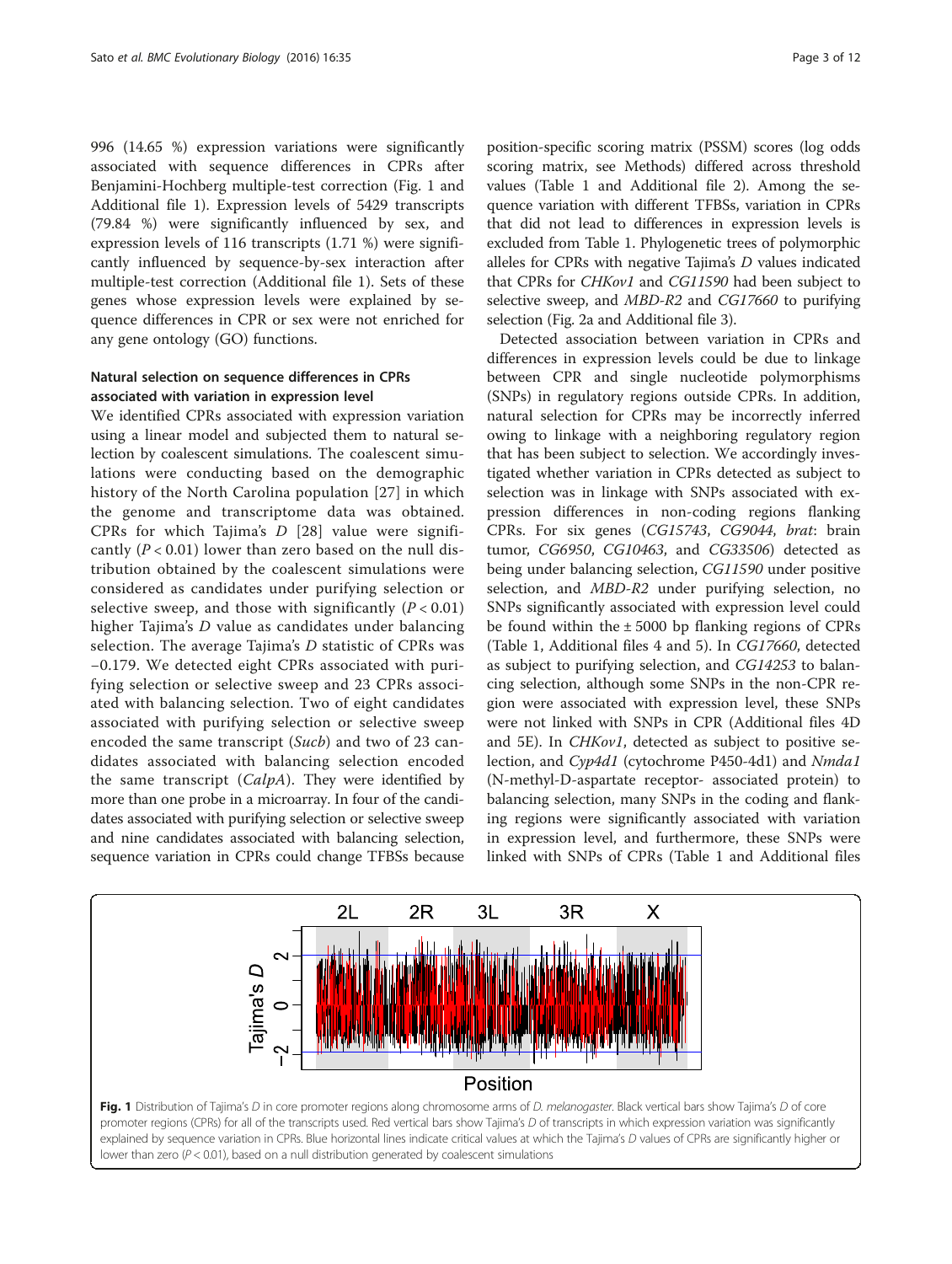| Page 4 of 12 |  |  |  |
|--------------|--|--|--|
|--------------|--|--|--|

| Gene name | <b>FDR</b> | $\pi$   | Tajima's D | #TFBSs         | Linkage with neighbor |
|-----------|------------|---------|------------|----------------|-----------------------|
| CG33506   | 1.84E-03   | 0.0262  | 2.776      | 3              | $\mathbb N$           |
| CG10463   | 9.300E-08  | 0.0179  | 2.603      | $\overline{2}$ | $\mathbb N$           |
| CG6950    | 8.286E-03  | 0.0123  | 2.578      | 7              | $\mathbb N$           |
| Nmda1     | 2.969E-04  | 0.00649 | 2.335      |                | Υ                     |
| CG14253   | 2.602E-02  | 0.0124  | 2.326      |                | $\mathbb N$           |
| Cyp4d1    | 1.240E-09  | 0.0151  | 2.175      |                | Υ                     |
| brat      | 1.541E-02  | 0.00583 | 2.171      |                | $\mathbb N$           |
| CG9044    | 9.963E-03  | 0.0171  | 2.094      |                | $\mathbb N$           |
| CG15743   | 4.214E-02  | 0.00607 | 2.074      | $\overline{2}$ | $\mathbb N$           |
| CG17660   | 1.586E-04  | 0.00255 | $-1.958$   | $\overline{4}$ | $\mathbb N$           |
| CG11590   | 2.735E-02  | 0.00648 | $-2.081$   |                | $\mathbb N$           |
| MBD-R2    | 1.061E-02  | 0.00387 | $-2.098$   | $\overline{2}$ | $\mathbb N$           |
| CHKov1    | 2.437E-09  | 0.00249 | $-2.106$   | 3              | Υ                     |

<span id="page-3-0"></span>Table 1 Names of genes for which sequence variations in CPRs were identified as outliers by Tajima's D test and gene expression variation could be explained by sequence variation in CPRs

Genes in which sequence variations in CPRs did not change TFBSs and different TFBSs did not affect differences in expression levels were excluded FDR false discovery rates for the linear model used to detect the relationship between gene expression and sequence variations

# TFBSs = the number of TFBSs estimated by PSSM scores, which differed among the alleles of CPRs found in the population

Linkage with neighbor: linkage with one or more SNPs in noncoding regions flanking CPR could explain differences in expression level

[4A](#page-9-0), [5](#page-9-0)D and F). CPR of CHKov1 was also linked with an insertion of a Doc transposable element. Thus, for these three genes, it is possible that natural selection operated on noncoding regions flanking CPRs, affecting variation in the expression level, and that these sequences were linked with CPRs.

CPRs of CHKov1, CG11590, CG11660, and MBD-R2 were assigned as regulatory regions in which variant

sequences caused the acquisition and/or loss of TFBS (Additional file [2](#page-9-0)), and likely increased in frequency through purifying selection or selective sweep (Fig. 2a and Additional files [3](#page-9-0), [6](#page-10-0), and [7](#page-10-0)). Almost all changes in TFBS were caused by one-nucleotide changes that affected the PSSM score (pattern I, Fig. [3](#page-4-0)). For CPRs of CHKov1, DCE (downstream core element) S II and III binding sites were lost for one of the derived alleles (a in

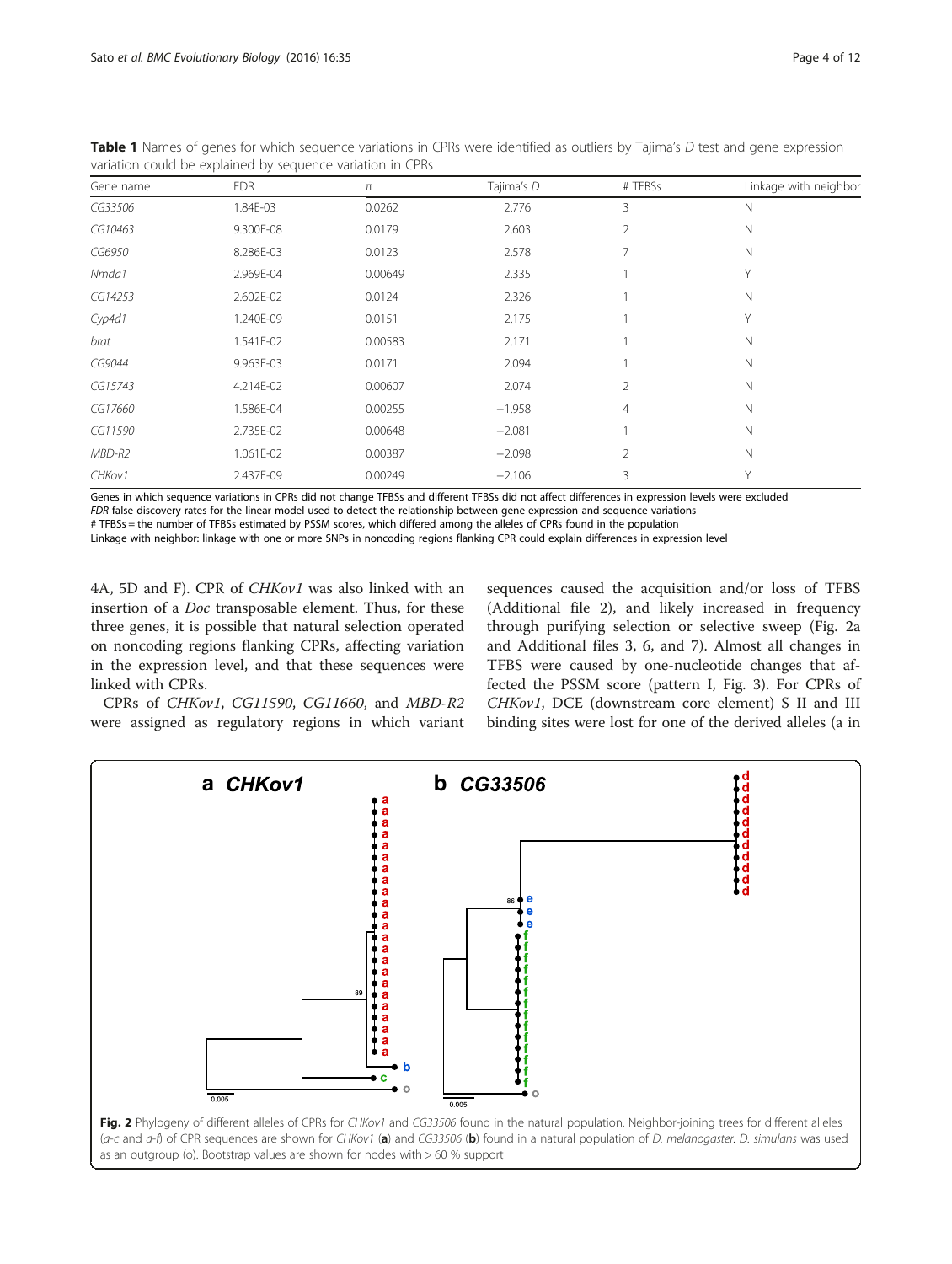<span id="page-4-0"></span>

Figs. [2a,](#page-3-0) 4b, and c). This loss resulted from a nucleotide change at only one SNP site in CPR of CHKov1 from an ancestral to a derived allele (pattern II, Fig. 3). The BREd (downstream TFIIB recognition element) binding site was acquired for two derived alleles (a and b in Figs. [2a](#page-3-0) and 4a). Three SNP sites caused differences in PSSM scores within the BREd binding site (pattern III, Fig. 3). An ancestral allele (c in Fig. [2a\)](#page-3-0) did not carry the BREd binding site. Among the three SNP sites, nucleotide mutations at the furthest downstream SNP site and at one of the remaining SNP sites were minimal requirements for acquiring the BREd binding site from the ancestral allele. In CPRs for CHKov1, differences in binding sites between ancestral and derived alleles were associated



Fig. 4 Distribution of PSSM scores for three different TFBSs along CPR sequences for CHKov1 and CG33506. PSSM scores (log odds scoring matrix) for the binding sites of BREd (a for CHKov1 and d for CG33506), DCE S II (b for CHKov1), DCE S III (c for CHKov1), DPE (e for CG33506), and TATA box (f for CG33506) at all positions in CPR sequences on the strand are shown. Gray dotted horizontal lines indicate a PSSM score of zero and black horizontal lines indicate PSSM scores at threshold values above which each transcription factor is likely to bind. Black dashed vertical lines indicate the position of SNPs found in the population. Black triangles indicate positions where PSSM scores for one or more alleles were larger than the threshold value (closed triangle), while other alleles had PSSM scores smaller than the threshold value (open triangle). Gray shading indicates the range of positions at which PSSM score are changed by mutations. Different colors (red, blue, and green) indicate differences in TFBS patterns caused by sequence variations. The color and alphabet (a-f) correspond with alleles shown in Fig. [2](#page-3-0)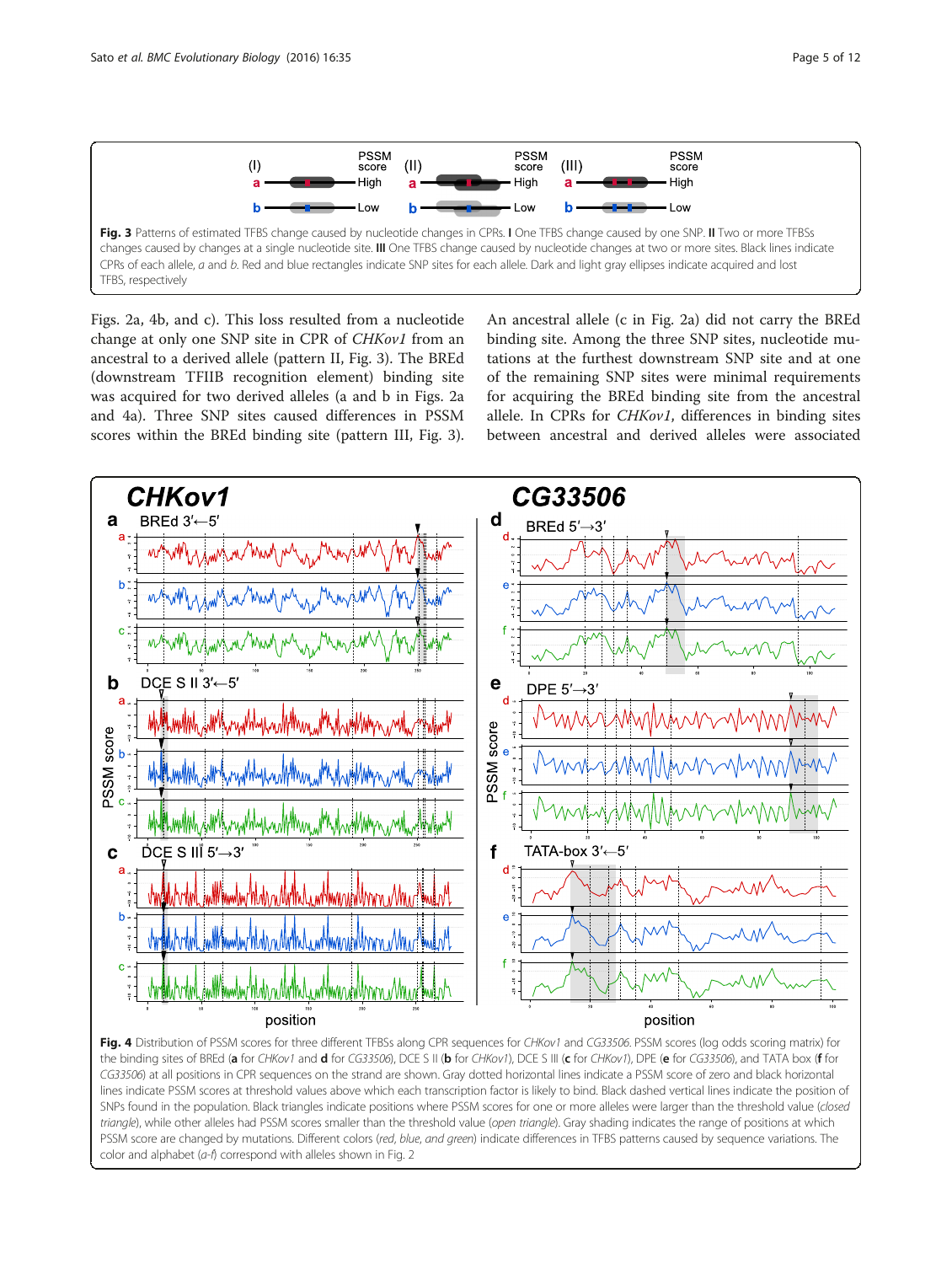with variation in gene expression level that was subject to selection (Figs. [2a](#page-3-0), [4a](#page-4-0)-[c](#page-4-0), and 5a).

CPRs for brat, Nmda1, Cyp4d1, and six unknown genes, namely CG15743, CG9044, CG14253, CG6950, CG10463, and CG33506, could be assigned as regulatory regions in which variant sequences caused changes in TFBSs (Additional file [2\)](#page-9-0). Their differences in binding sites were associated with variation in gene expression levels and the sequence variations had been maintained through balancing selection (Figs. [2b,](#page-3-0) [4d-f](#page-4-0) and 5b and Additional files [8](#page-10-0), [9](#page-10-0) and [10\)](#page-10-0). Almost all TFBS changes including those in *brat*, *Nmda1*, and *Cyp4d1* were caused by one nucleotide that affected the PSSM score (pattern I, Fig. [3](#page-4-0)). In CPR of the unknown gene CG10463, a nucleotide change at one SNP site for two alleles (a and b in Additional file [8I](#page-10-0)) was required to acquire the Inr binding site, whereas a nucleotide change at another SNP site abolished the binding site in allele a. Furthermore, there were four SNPs in the TATA box binding site. A nucleotide change at the furthest upstream SNP site decreased the PSSM score and those at other sites increased it. In CPR for an unknown gene CG6950, an allele (c in Additional file [8H](#page-10-0)) was inferred to have acquired the DCE S I binding site by nucleotide changes at three SNP sites (Additional file [9G](#page-10-0)). A nucleotide change in the furthest upstream region of these three SNP sites did not change any binding sites. The other two nucleotide changes were needed to acquire the DCE S I binding site. A nucleotide change at one SNP site could cause the acquisition of one TATA box binding site for allele b, and two SNPs in another binding site caused the loss of one TATA box binding site and the simultaneously acquisition of two TATA box binding sites for allele a (Additional file [9](#page-10-0)G). In CPR for the unknown gene CG14253, two nucleotide changes at two SNPs affected the motif ten element (MTE) binding

site and its binding strength (Additional file [9](#page-10-0)E). One of the SNPs slightly changed the binding strength. Another SNP caused the loss of the binding site through a significant change of binding strength in allele e.

Variation in expression level may also be associated with copy number variation [[29\]](#page-11-0). Our results could have been influenced by allele-specific duplication including a CPR rather than variation in a CPR. To identify copy number variation by allele-specific duplication, we analyzed read depth in each individual. Duplications were not detected in CPRs associated with differences in gene expression level and detected as being subject to selection. This result indicates that the changes of expression level we detected were not due to duplication.

## **Discussion**

We identified CPR sequence variations that had been subject to natural selection and associated them with differences in gene expression level in a natural population of D. melanogaster. Our results showed that nucleotide changes in CPR sequences caused variation in binding profiles, thereby affecting expression of regulated genes. Phylogenies of CPR sequences indicated that for several genes, variations in CPR sequences associated with changes in gene expression were maintained by balancing selection and that for several other genes, variant sequences of CPRs that changed gene expression levels had increased in frequency via selective sweep. Previous studies have shown that mutations in cis-regulatory regions underlie many phenotypic differences [\[2](#page-10-0), [30](#page-11-0), [31\]](#page-11-0). Recent whole-genome analyses have detected signals of selection in regulatory regions [[8\]](#page-10-0) using whole-genome sequences and ChIP-seq data from human populations and shown clear evidence for natural selection in binding sites of several transcription factors. Although previous studies could detect



those in Fig. [2](#page-3-0)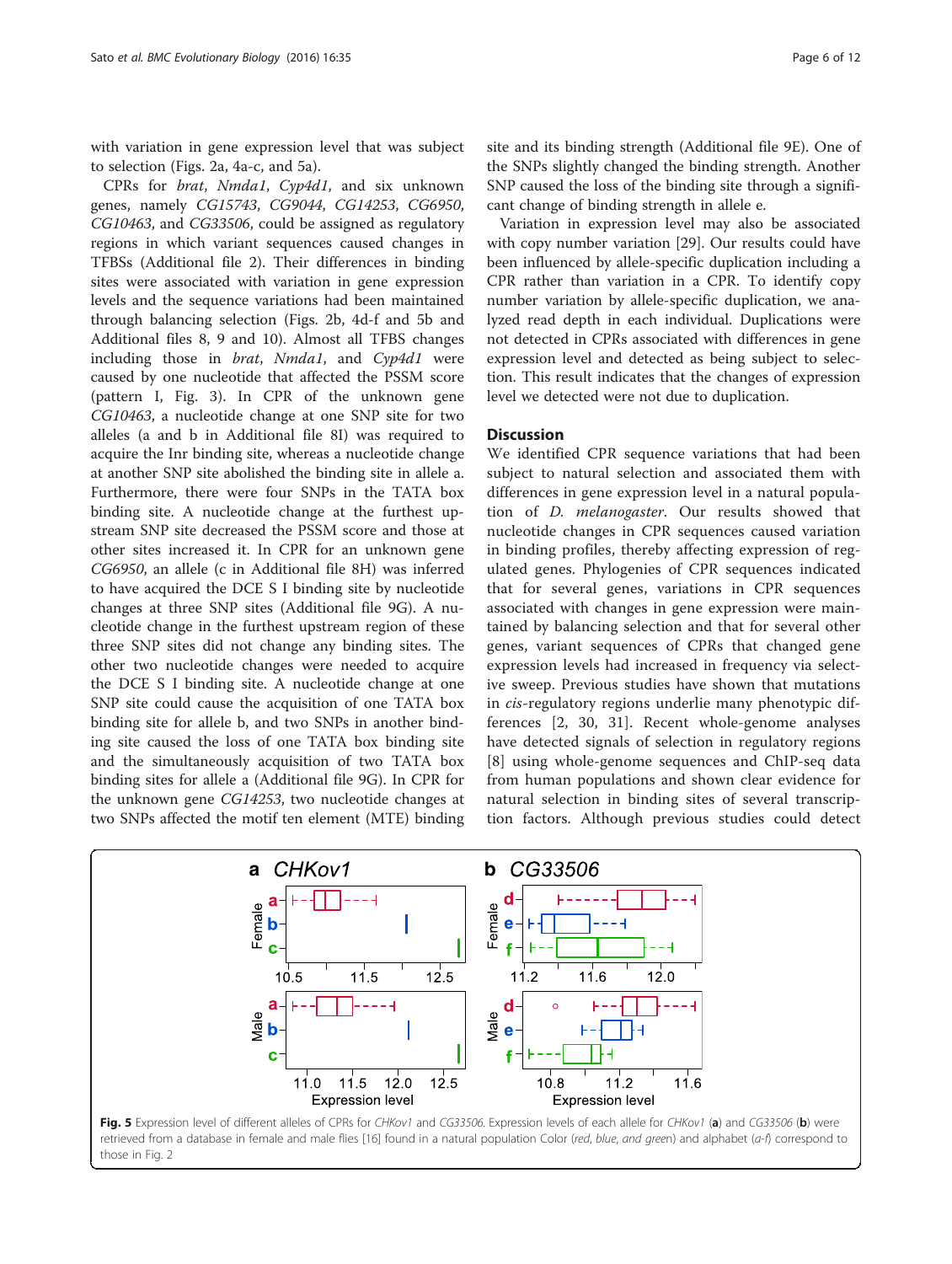candidate sequence regions that had been subject to selection, they could not identify causal mutations responsible for variation in gene expression in natural populations. The present study has identified specific nucleotides in CPRs of cis-regulatory regions that could change binding profiles (as estimated by PSSM scores), thereby altering the expression levels of regulated genes, as candidate alleles for natural selection.

In the North Carolina population of D. melanogaster, the average nucleotide diversity (π) and Watterson's  $θ<sub>w</sub>$ of CPRs were similar to those of an entire genome and higher than those of CDS, although the sample sizes were unequal. These results indicated that although CPRs contained functional regions such as TFBS, these sequences were less conserved than those in coding sequences. Wasserman and Sandelin [\[31](#page-11-0)] and Bajic et al. [[32, 33](#page-11-0)] showed that sequences in the regulatory regions of orthologous genes were much more divergent between mammalian species. The present study indicated that the sequences of CPRs were diverse even within a population, possibly providing a source for natural selection.

Nearly 80 % of expressed transcripts were significantly influenced by sex-biased gene expression. This finding suggests that sexual dimorphism for gene expression is a common pattern, in agreement with a previous report [[16\]](#page-10-0). Only 2 % of expressed transcripts were significantly influenced by sequence-by-sex interaction and no enriched GO terms were detected for these transcripts. This finding indicates that CPRs are generally independent from sex-specific expression.

Two or more TFBS changes caused by one nucleotide and one TFBS change caused by two or more nucleotides were found in several CPRs. These TFBS changes would be required to alter expression levels that result in selective differences. For some genes, one nucleotide change in CPR resulted in gain and/or loss of two or more TFBS (pattern II, Fig. [3](#page-4-0)). Also, in one gene (CG6950), two nucleotide changes in CPR resulted in the loss of one TATA box as well as the acquisition of two different TATA boxes. In other words, one of the acquired TATA boxes moved to a different site as the result of the nucleotide changes. Although the nucleotide changes could cause significant changes in gene expression levels via several TFBS changes and moves, they may not have been sufficient to affect natural selection. In addition, for some genes, changes in expression levels associated with altered TFBS often required two to four nucleotide changes in CPRs. In this case, several different patterns of mutation could change the gene expression level via one TFBS change. These results indicate that only one major mutation in a CPR did not lead to significant changes in gene expression necessary for natural selection.

SNPs that could be detected as variations in control regions affecting differences in expression level could have been linked with neighboring sequences. In eight genes detected as being subject to natural selection, variation in expression levels was not explained by any SNP located in a flanking region of CPRs using association analysis (Additional files [4](#page-9-0) and [5](#page-9-0)). In two genes, SNPs located in the region flanking CPR could explain the difference in expression level, and a test for linkage disequilibrium indicated that these SNPs were not linked with SNPs in CPR. Thus, SNPs within CPR and outside CPR regions may have independently affected changes in expression level. In CHKov1, Cyp4d1, and Nmda1, SNPs affecting expression level were located mostly in coding regions and were linked with those in CPR (Additional files [4](#page-9-0)A, [5D](#page-9-0) and F). Accordingly, for 10 of 13 genes, it could be concluded that natural selection has operated on the changes in expression level associated with variation in CPRs, whereas in three genes  $(Cyp4d1, CHKov1$  and  $Nmda1$ ), the present analysis could not exclude the possibility that natural selection had operated on a flanking regulatory region linked with SNPs in CPRs (Table [1\)](#page-3-0). In these three genes, the results could not determine whether SNPs in CPRs, coding regions, or non-coding regions flanking CPRs have been subject to natural selection for variation in expression level.

CHKov1 encodes choline kinases and confers resistance to the sigma virus and organophosphate insecticides [[34, 35](#page-11-0)]. Infection of the sigma virus and the effects of insecticide are associated with choline kinase activity. The sigma virus uses acetylcholine receptors to enter cells in D. melanogaster natural populations [[36](#page-11-0)–[38\]](#page-11-0). Organophosphate insecticides affect choline metabolism by inhibiting acetylcholine esterase activ-ity [\[34\]](#page-11-0). In a European line of *D. melanogaster* with a different gene structure resulting from complex duplications and showing higher resistance, expression levels of CHKov1 decreased, although not statistically significantly [[35](#page-11-0)]. This finding suggested that lower expression levels of CHKov1 decrease the production of proteins with the choline kinase domain and increase resistance to the sigma virus and insecticides. Our results indicated that in CPR of CHKov1, derived alleles with decreased expression levels had been subject to selective sweep. Thus, we inferred the following evolutionary scenario: (1) mutations at two or more nucleotide sites caused acquisition of the binding site BREd and/or a mutation at another nucleotide site caused the loss of binding sites DCE S II and DCE S III, (2) the alleles that acquired and/or lost the TFBSs have decreased in expression level in both sexes, and (3) the alleles increased in frequency through natural selection, resulting in increased viral resistance.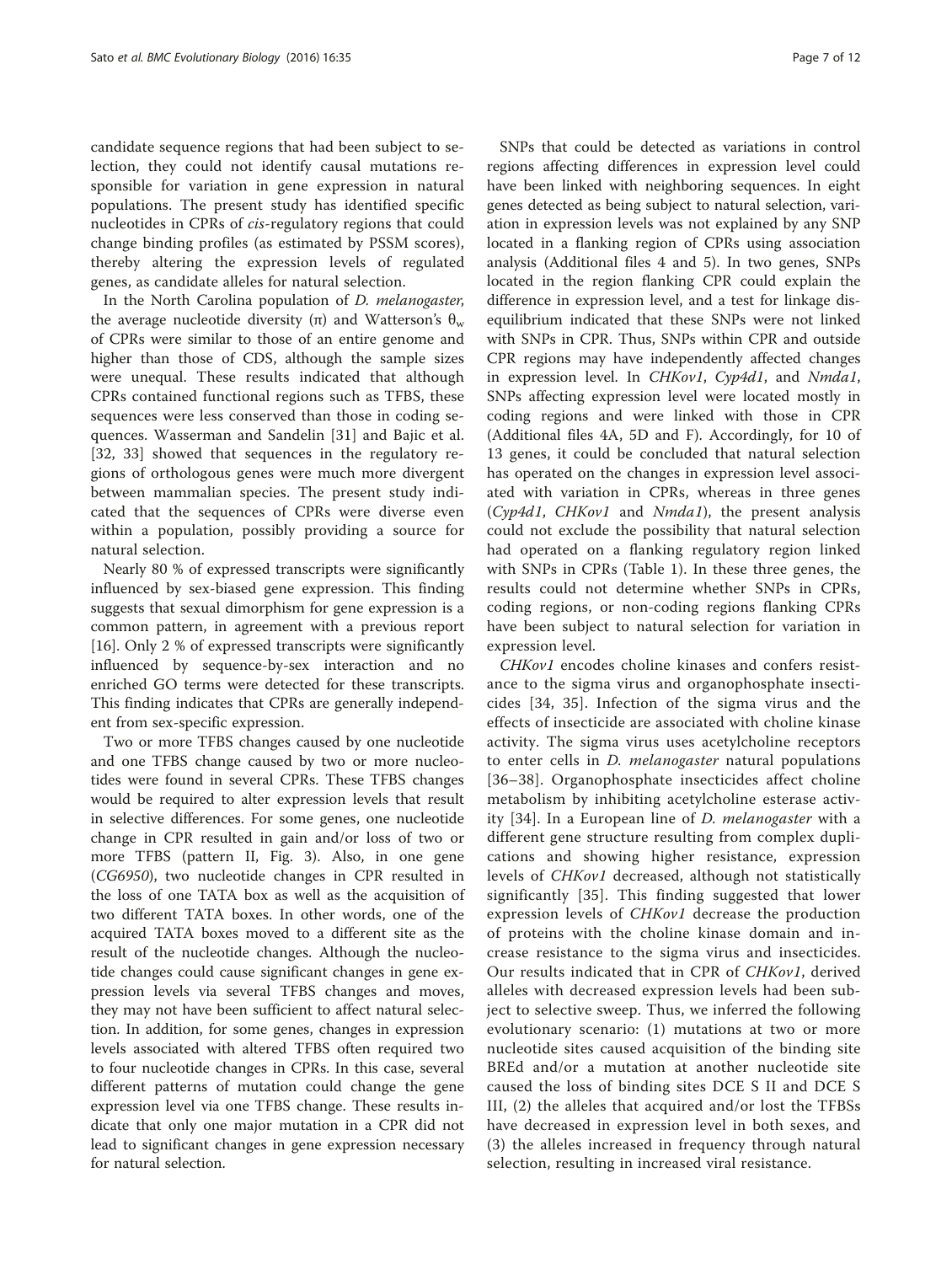In previous studies, insertion of the Doc transposable element into the coding sequence of CHKov1 was associated with increased resistance to the sigma virus [[34](#page-11-0), [35, 39](#page-11-0)]. Our results indicated the possibility of linkage between CPR and Doc insertion. Thus, nucleotide changes in CPR may be linked with Doc element insertion that affects the expression levels of CHKov1. However, it is possible that both nucleotide changes in CPR and Doc element insertion may increase viral and insecticidal resistance by reducing proteins expression with the choline kinase domain. Doc transposable element insertion induced expression of the CHKov1 protein without a choline kinase domain [[40](#page-11-0)]. The relationship between decreased expression levels of the choline kinase domain resulting from nucleotide changes in CPR and Doc element insertion is unclear. Both mutations may increase allele frequency in the population and resistance to virus.

Sequence variation in CPRs of MBD-R2 and CG17660 showed relatively little effect on gene expression, possibly because purifying selection may reduce the fitness difference between variants, and there was no relationship between gene expression and change in TFBSs. CG11590 is involved in a biological process described as response to metal ion. It is unknown whether changes in its expression level affect its phenotype.

The present results suggest that CPRs of brat, Nmda1, Cyp4d1, CG15743, CG9044, CG6950, CG14253, CG10463, and CG33506 were influenced by balancing selection for maintaining variation in gene expression levels. For these genes, different alleles with different expression levels resulted from TFBS with nucleotide differences. Brat and CG9044 are involved in neuromuscular junction development and function [[41](#page-11-0), [42\]](#page-11-0). The neuromuscular junction terminals of brat mutants have reduced neurotransmission efficiency and defective endocytosis as a result of regulation of the bone morphogenetic protein (BMP) signaling pathway [\[41\]](#page-11-0), although it is unknown how expression changes of the genes affect phenotype and fitness. Balancing selection may maintain diversity of neural and behavioral traits by variation in neuromuscular junctions. Nmda1 encodes type 1 NMDA, which plays a role in the regulation of synaptic and behavioral plasticity and may be associated with olfactory learning, sleep, and long-term memory [[43](#page-11-0)–[45\]](#page-11-0). Behavioral polymorphism affected by CPR of Nmda1 may be maintained by balancing selection, although it cannot be excluded that SNPs located in the coding sequences and flanking regions of CPRs may be important regions for selection.

Balancing selection may maintain a diversity of neural and behavioral traits by variation in neuromuscular junctions. In human populations, several regulatory regions have been shown to evolve under balancing selection [[46](#page-11-0)–[49](#page-11-0)]. In *D. melanogaster* populations, the 5' flanking

region of Dopa decarboxylase (*Ddc*), affecting longevity, has been suggested to maintain excess genetic variation through balancing selection [[50\]](#page-11-0). However, these studies did not identify specific nucleotide sites under selection and did not show how different alleles in regulatory regions affected phenotype, gene expression, or interaction between DNA and proteins. The present study showed that two or three alleles for CPRs with different gene expression levels could be maintained by balancing selection. The functions of these genes are unknown, and thus, it is unclear why different levels of gene expression have been maintained by selection. Balancing selection for cosmopolitan inversions has been shown in Drosoph $ila$  [[51, 52\]](#page-11-0). Thus, in the detected CPRs, the allele frequencies may have been maintained by inversions rather than by balancing selection. The frequencies of three inversions (In(2 L)t, In(2R)NS and In(3R)Mo) are high in North America [\[53](#page-11-0)]. Two CPRs (CG9044 and CG14253) were contained in the inversion of In(2L)t and In(3R)Mo and the other CPRs of the six genes inferred to have been maintained by balancing selection were not contained in these inversions [\[54](#page-11-0)]. Thus, the different sequences of CPRs of these six genes have been maintained by balancing selection for differences in gene expression but CPR variants of CG9044 and CG14253 may be maintained by inversion.

In this study, we could detect natural selection in a natural population for sequence variations in CPRs causing variations in expression level using genome and transcriptome data. This result indicates that natural variation in CPRs within a population is one of the sources of gene expression evolution. We cannot rule out factors other than expression difference as causes of natural selection, given that causal relationships among SNPs in CPRs, TFBS variants, and changes in expression level have not been demonstrated by experimental approaches. However, the substantial association among variants in CPR, TFBS, and expression level provided sufficient support for detecting candidate CPR variation that is subject to natural selection. Previous studies showed an association between expression variation and differences in binding strength of transcription factors in CPRs, and between sequence features and maximal transcription start activity [[55, 56\]](#page-11-0).

# Conclusions

We identified several genes with nucleotide changes in CPRs that resulted in altered gene expression levels through acquisition or loss of basal TFBSs in a natural population of Drosophila melanogaster. We also found that these nucleotide changes were increased in frequency by positive selection and were maintained by balancing selection. One of the positively selected genes may be associated with resistance to virus and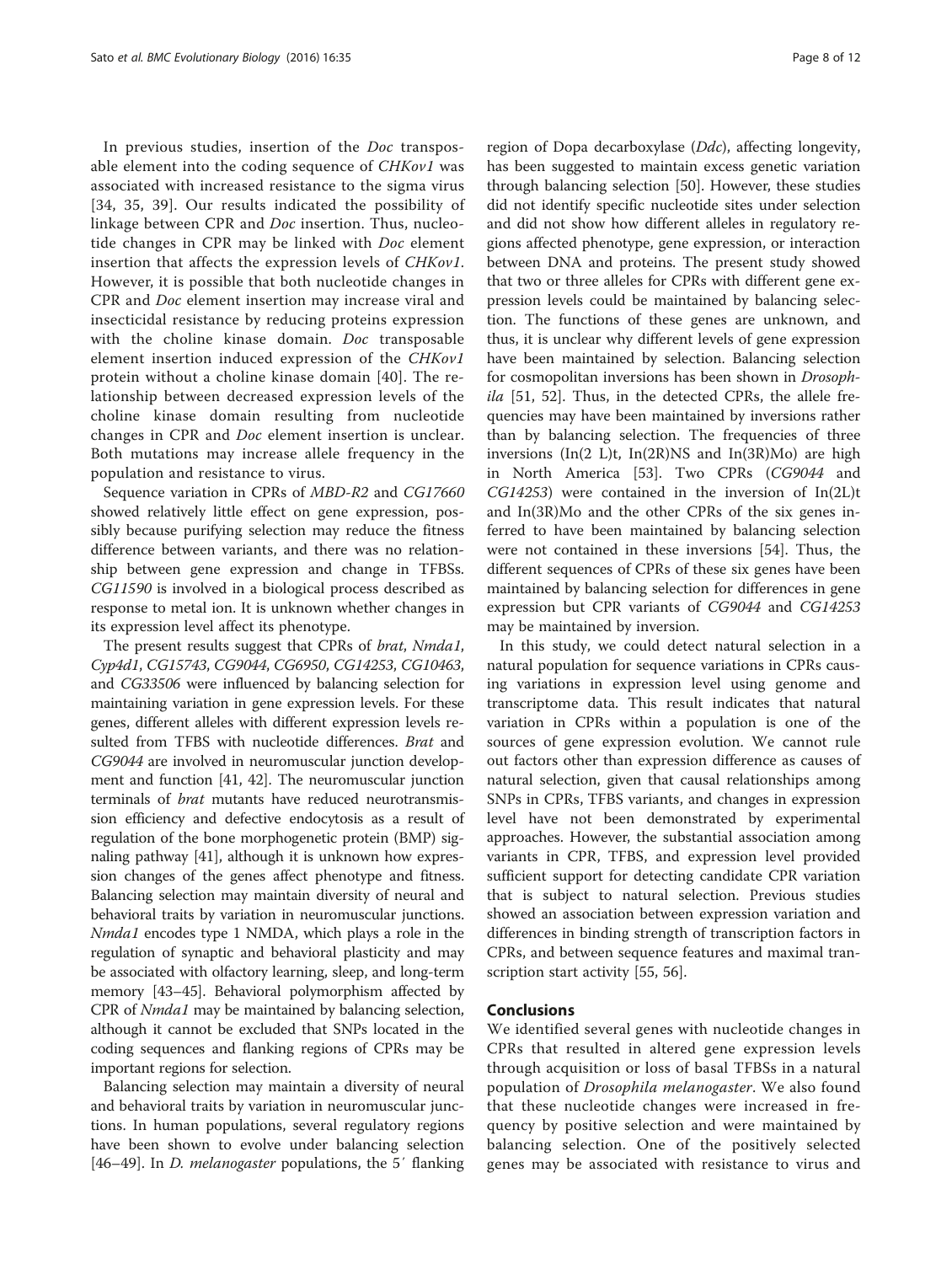<span id="page-8-0"></span>insecticides. Some genes subject to balancing selection were associated with neuromuscular junction development and possibly plastic behavior and learning. The sequences of CPRs were diverse even within the population, possibly providing a source for natural selection.

## Methods

## Data sets

Sequence data for *D. melanogaster* were obtained from the DGRP [[22\]](#page-10-0), which contains fully sequenced inbred lines derived from a natural population in the Raleigh, North Carolina area. For CPRs mapped by genome-wide analysis [\[24](#page-10-0)], SNPs were extracted from the sequence data. Transcriptome data for each sex in the population were obtained from Ayroles et al. 2009 [[16\]](#page-10-0), who used a microarray of 14 perfect-match 25 bp oligonucleotides. Transcriptome expression was measured with the microarray using 3- to 5-day-old whole-body flies from the inbred lines. We used 29 inbred lines for which both genome sequences and transcriptome data were available. Because the SNPs data may include sequencing error, rare alleles with frequencies less than 1 % in the 168 inbred lines of DGRP were excluded. Not all SNPs were fixed within individual lines [[22](#page-10-0)]. When one or more individual lines had heterozygous sites in CPR sequences, these lines were not used for CPR analysis. For the expressed transcript data, we used only transcripts in which the broad-sense heritability of expression level ranged from 0.3 to 1.0, indicating considerable genetic variation in gene expression [[16\]](#page-10-0). We analyzed 11,454 CPRs in five major chromosome arms (2 L, 2R, 3 L, 3R, and X) and 10,096 expressed transcripts with heritability > 0.3. Some genes had more than one CPR identified by some transcripts and more than one expression level measured by some probe sets on the microarray, indicating variation caused by alternative splicing. Our data sets included all combinations of these CPRs and expression levels, in the expectation that CPR variation resulting from alternative splicing would show different expression levels of transcripts. We accordingly did not calculate mean expression levels of the same genes. Sites with undetermined nucleotides (denoted by "N") were treated as follows: when one or more individual lines had undetermined nucleotides and others had the same fixed nucleotide at a site, the site was considered to be fixed for the nucleotide; when one or more individual lines had undetermined nucleotides and the rest of the individual lines showed polymorphic nucleotides, the lines with undetermined nucleotides were excluded from analysis. To avoid incorrect polymorphic patterns in transcripts in just a few individuals, we excluded transcripts if fewer than 20 individual lines shared transcripts without undetermined nucleotides. Excluding

some of the lines and transcripts, we used 97.4 % of available transcripts.

Some transcripts were used to annotate CPR downstream of the transcript [\[24](#page-10-0)]. Given that new transcription start sites (TSSs) associated with 3′ untranslated regions (UTRs) are found in mammals [\[57\]](#page-11-0), Drosophila may have similar start sites. However, Hoskins et al. (2011) concluded that TSSs in 3′ UTRs were unlikely to represent novel sites of transcription initiation and appeared to represent the 5′ ends of cytoplasmic transcript fragments, not independent promoters, in Drosophila [[24,](#page-10-0) [58\]](#page-11-0). Considering that CPRs regulate expression level from upstream and not from downstream, sets of CPRs misannotated with 3′ UTR and upstream genes were removed and new sets of CPRs and downstream genes on the same strand were added.

## Analysis of associations between gene expression levels and polymorphisms in CPRs

A linear model was used to identify transcripts whose expression levels were changed by polymorphisms in CPRs. For each CPR, we used the following model:  $Y = \mu + \text{Seq} + \text{Sex} + \text{Seq} \times \text{Sex} + \varepsilon$ , where Y denotes the expression level of the gene transcript regulated by CPR, Seq the sequence at CPR, Sex the sex of the individual, Seq  $\times$  Sex sequence-by-sex interaction, and ε the error variance. The sex term and the interaction with sequence were added to remove effects of sex-biased expression. Correction for multiple comparisons was performed using the Benjamini-Hochberg procedure [[59](#page-11-0)] using a false discovery rate (FDR) of 5 %. These analyses were performed with R version 3.0.2. GO analysis was performed with DAVID Bioinformatics Resources [[60\]](#page-11-0).

#### Detecting natural selection

To find potential regions evolving under directional or balancing selection in the natural population, we identified outlier regions using Tajima's D test [[28\]](#page-11-0) for CPR sequences. Because Tajima's  $D$  is influenced by demographic events, outlier regions from the observed Tajima's D were determined using coalescent simulation using ms [\[61](#page-11-0)]. We modeled a feasible demographic history of the North Carolina population, which was inferred to have been generated from the admixture of African and European populations [\[27](#page-11-0)]. The demographic model assumed that the ancestral Africa population experienced a bottleneck event and that the European population was then colonized from the African population and underwent exponential growth. Finally, the admixture of African and European was assumed to generate the North Carolina population. Demographic parameter values were estimated by an approximate Bayesian computation approach [\[27](#page-11-0), [62\]](#page-11-0). The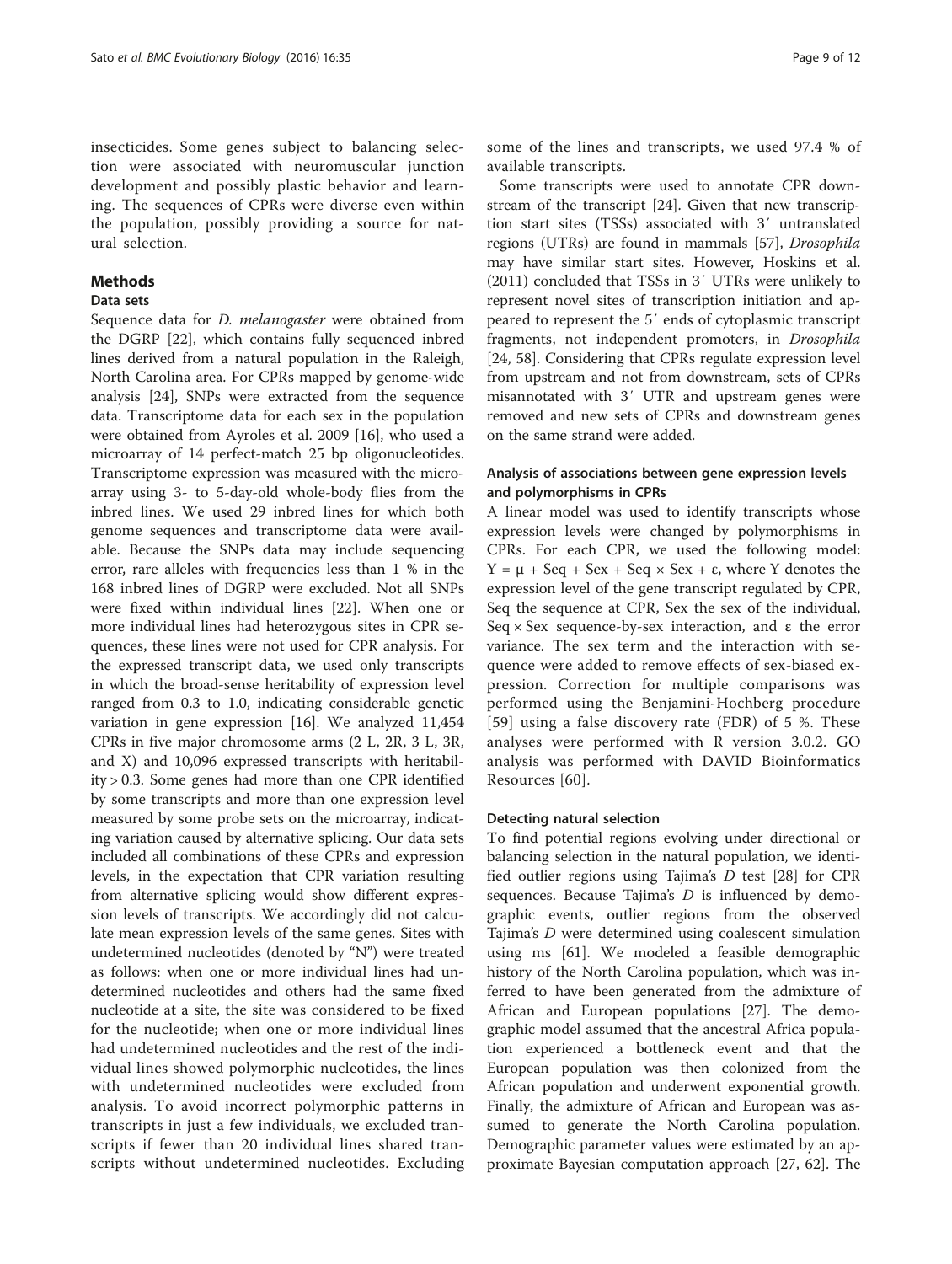<span id="page-9-0"></span>sample size was assumed to be 29, which corresponds to the sample size of the data used. The length of the sequence was set to 160 bp, which corresponds to the median length of CPRs used in this study. The mutation and recombination rates were assumed to be  $1.45 \times 10^{-9}$ events/bp/generation [[63\]](#page-11-0) and  $5.0 \times 10^{-7}$  cM/bp [[64](#page-11-0)], respectively. The simulations were performed 100,000 times to calculate Tajima's D distribution as a null model to test neutrality of the observed values calculated from CPRs. A P value was then obtained from the proportion of simulation runs for which the value of Tajima's D was greater than the observed values.  $P < 0.01$  (by two-tailed test) was used as a criterion for purifying selection (and/ or selective sweep) or balancing selection.

Evolutionary distances among sequences of CPRs identified as outliers by Tajima's D were calculated using the maximum composite likelihood method. Neighborjoining trees using CPR sequences were constructed with MEGA 5.2.2 [\[65](#page-11-0)]. Clade support was assessed by 1000 bootstrap replicates. An orthologous sequence from *D. simulans* obtained with BLAT [[66](#page-11-0)] was used as an outgroup species.

## Binding-site analysis

For candidate CPRs influenced by natural selection, TFBSs were estimated using sequence motif analysis of both template and complementary strands included in the Biopython package [\[67](#page-11-0)], based on AlignACE [[68](#page-11-0)] and MEME [[69](#page-11-0)]. This method approximates functionality with a unified motif object implementation. We used a PSSM, where the log odds of finding a motif against the background in which A, C, G, and T are equally likely and its balanced threshold approximately satisfies some relationship between the false-positive and -negative rate. The threshold of the false-negative rate/false-positive rate was 1000. Thirteen known DNA patterns linked to RNA polymerase II core promoters in the JASPAR3 POLII database [[25](#page-10-0)] were used for estimation. Although DNA with these patterns do not necessarily bind to a specified protein, we called the patterns TFBSs for convenience. To search for a substantial number of SNPs or combinations associated with acquisition and loss of TFBSs, PSSM scores along with artificial sequences having each mutation in the TFBS and its combinations were calculated.

## Linkage disequilibrium and association analysis

To test for linkage between CPRs and neighboring regions, haplotype blocks were identified with Haploview [[70\]](#page-11-0). We obtained haplotype blocks within which linkage disequilibrium occurs. A haplotype block was defined as a region within which there is little evidence for historical recombination [[71](#page-11-0)]. The haplotype blocks were identified by evaluation of pairwise linkage disequilibrium between SNPs within ± 5000 bp of flanking regions of CPRs. To investigate whether expression levels were explained by SNPs in neighboring regions rather than those in CPRs, we tested for association between expression levels and SNPs within ± 5000 bp from CPRs using the Wald test. Correction for multiple comparisons was performed using the Benjamini-Hochberg procedure [\[59](#page-11-0)] with a false discovery rate (FDR) of 1 %. These analyses were performed with PLINK 1.07 [[72](#page-11-0)].

## Duplication analysis

Differences in expression levels explained by changes in sequences may be influenced by allele-specific duplications that include a CPR. To identify copy number variation by duplication, we analyzed read depth in Illumina genome sequences. We removed 3′ end regions in which Illumina quality scores were less than 10. We also excluded from the analysis reads in which quality scores were less than 20 for 80 % or more of sites. The reads were mapped with BWA 0.7.12 [[73\]](#page-11-0) and the depth of coverage was calculated with SAMtools 1.2 [[74\]](#page-11-0). Allelespecific duplications including a CPR were considered to have occurred when read depths of CPRs with  $\pm$  200-bp flanking regions were twice as great as the average for whole genes on the same chromosome.

# Additional files

[Additional file 1:](dx.doi.org/10.1186/s12862-016-0606-3) Table List of genes for which CPRs were analyzed. (XLSX 791 kb)

[Additional file 2:](dx.doi.org/10.1186/s12862-016-0606-3) Table List of acquired and/or lost TFBS within CPR detected natural selection. (XLSX 51 kb)

[Additional file 3:](dx.doi.org/10.1186/s12862-016-0606-3) Phylogeny of CPR for which sequence variation could explain gene expression variation and was subject to purifying selection or selective sweep. Neighbor-joining trees for different alleles (a-g) of CPR are drawn for MBD-R2 (A), CG11590 (B), and CG17660 (C). Drosophila simulans was used as an outgroup (o). Bootstrap values are shown for nodes with greater than 60 % support. (PDF 38 kb)

[Additional file 4:](dx.doi.org/10.1186/s12862-016-0606-3) Estimated regions of linkage disequilibrium and associations between SNPs and expression levels in regions flanking CPRs for which sequence variation could explain gene expression variation and was subject to purifying selection or selective sweep. The flanking regions (±5000 bp) of CPRs for CHKov1 (A), MBD-R2 (B), CG11590 (C), and CG17660 (D) are shown. Gray shading indicates haplotype blocks within which linkage disequilibrium could be found. Orange bars indicate coding region. Green bar indicates CPR. Each dot indicates false discovery rate (FDR) using the Wald test for association between expression level and SNPs. Horizontal line indicates FDR threshold ( $\alpha$  = 0.01). (PDF 215 kb)

[Additional file 5:](dx.doi.org/10.1186/s12862-016-0606-3) Estimated regions of linkage disequilibrium and associations between SNPs and expression level in regions flanking CPRs for which sequence variation could explain gene expression variation and was subject to purifying selection or selective sweep. Flanking regions (±5000 bp) of CPRs for CG15743 (A), CG9044 (B), brat (C), Cyp4d1 (D), CG14253 (E), Nmda1 (F), CG6950 (G), CG10463 (H), and CG33506 (I) are shown. Gray shades indicate haplotype blocks within which linkage disequilibrium could be found. Orange bars indicate coding region. Green bar indicates CPR. Each dot indicates a false discovery rate value (FDR) using the Wald test for the association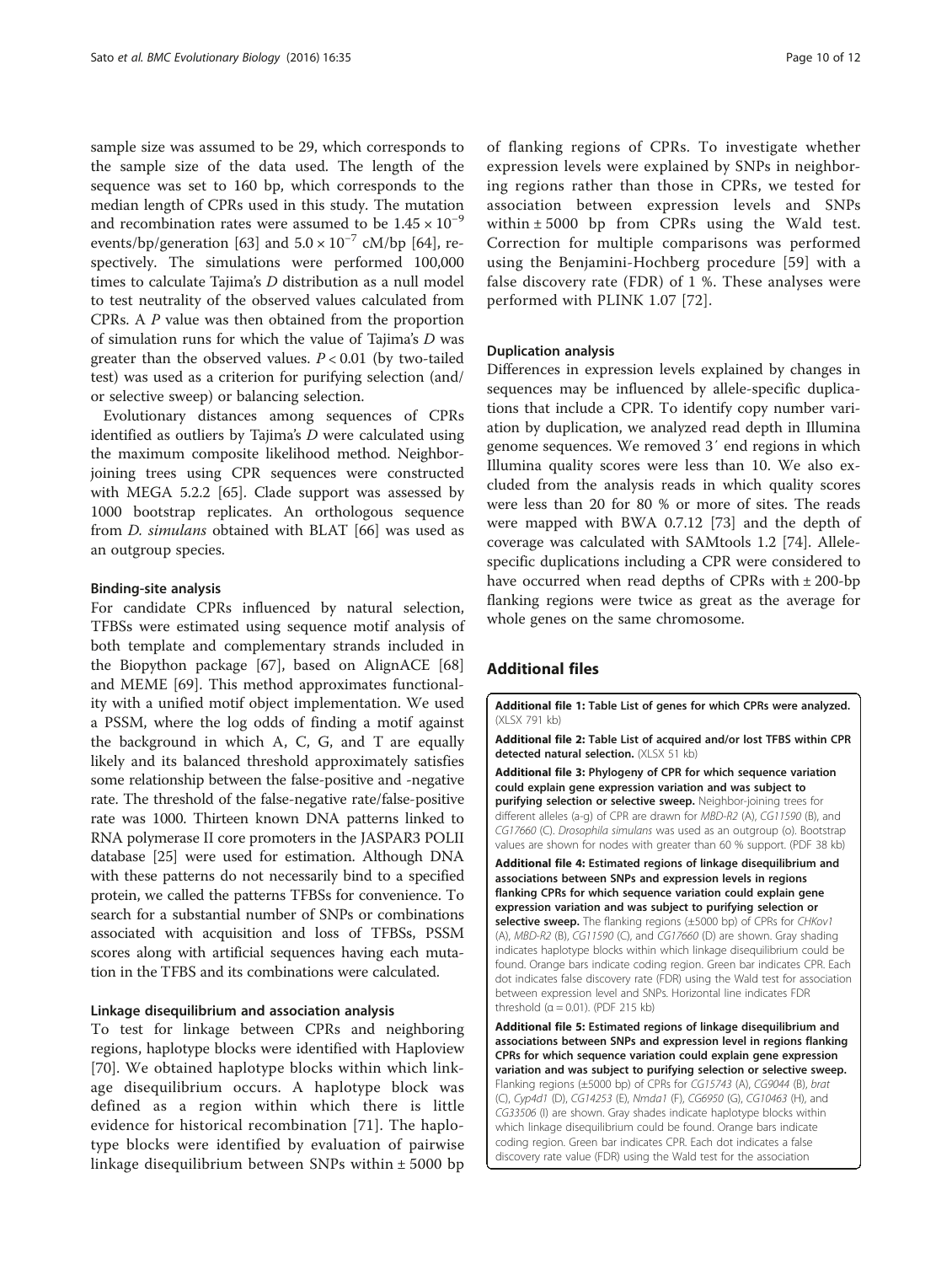<span id="page-10-0"></span>between expression levels and SNPs. Horizontal line indicates FDR threshold  $(a = 0.01)$ . (PDF 626 kb)

[Additional file 6:](dx.doi.org/10.1186/s12862-016-0606-3) Distribution of PSSM scores along CPR sequences for which sequence variation could explain gene expression variation and was subject to purifying selection or selective sweep. PSSM scores (log odds finding motifs) for the binding sites of BREd (A and B), DCE S II (C), DCE S III (C), and MTE (C) at all positions along CPR sequences on the strand are shown. Gray dotted horizontal lines indicate a PSSM score of zero and black horizontal lines indicate PSSM scores at threshold values above which each transcription factor is likely to bind. Black dashed vertical lines indicate the position of SNPs found in the population. Black triangles indicate positions where PSSM scores for one or more alleles were higher than the threshold value (closed triangle), while other alleles had PSSM scores lower than the threshold value (open triangle). Gray shading indicates the range of positions at which mutations affected the altered PSSM score. Different colors (red, blue, and green) indicate differences in TFBS patterns caused by sequence variation. The color and alphabet (a-g) correspond to those in Additional file [3](#page-9-0). (PDF 103 kb)

[Additional file 7:](dx.doi.org/10.1186/s12862-016-0606-3) Expression levels of different alleles of CPRs for which sequence variation could explain gene expression variation and was subject to purifying selection or selective sweep. Expression levels of each allele using microarrays in female and male flies [16] found in a natural population for MBD-R2 (A), CG11590 (B), and CG17660 (C) are from the database. Color (red, blue, and green) and alphabet (a-g) correspond to those in Additional file [3.](#page-9-0) (PDF 41 kb)

[Additional file 8:](dx.doi.org/10.1186/s12862-016-0606-3) Phylogeny of CPRs for which sequence variation could explain gene expression variation and was subject to balancing selection. Neighbor-joining trees for different alleles (a-e) of CPR are drawn for CG15743 (A), CG9044 (B), brat (C), Cyp4d1 (D), CG14253 (E), Nmda1 (F), CG6950 (G), and CG10463 (H). Drosophila simulans was used as an outgroup (o). Bootstrap values are shown for nodes with greater than 60 % support. (PDF 46 kb)

[Additional file 9:](dx.doi.org/10.1186/s12862-016-0606-3) Distribution of PSSM score along CPR sequences for which sequence variation could explain gene expression variation and was subject to balancing selection. PSSM scores (log odds finding motifs) for the binding sites of DCE S II (A and F), TATA box (A, C, G, and H), Inr (B, D, and H), MTE (E), BREu (G), DPE (G), and DCE S I (G), at all positions along CPR sequences on the strand are shown. Gray dotted horizontal lines indicate a PSSM score of zero and black horizontal lines indicate PSSM scores at threshold values above which each transcription factor is likely to bind. Black dashed vertical lines indicate the position of SNPs found in the population. Black triangles indicate positions where PSSM scores for one or more alleles were higher than the threshold value (closed triangle), while other alleles had PSSM scores lower than the threshold value (open triangle). Gray shading indicates the range of positions at which mutations affected the altered PSSM score. Different colors (red, blue, green, and yellow) indicate differences in TFBS patterns caused by sequence variation. The color and alphabet (a-e) correspond to those in Additional file 8. (PDF 200 kb)

[Additional file 10:](dx.doi.org/10.1186/s12862-016-0606-3) Expression level of different alleles of CPRs for which sequence variations could explain gene expression variations and were subject to balancing selection. Expression levels of each allele were from the database using microarrays in female and male flies [16] found in a natural population for CG15743 (A), CG9044 (B), brat (C), Cyp4d1 (D), CG14253 (E), Nmda1 (F), CG6950 (G) and CG10463 (H). Color (red, blue, green, and yellow) and alphabet (a-e) correspond to those in Additional file 8. (PDF 53 kb)

#### Abbreviations

CPR: core promoter region; PSSM: position-specific scoring matrix; TFBS: transcription factor binding site; TSS: transcription start site.

#### Competing interests

The authors declare that they have no competing interests.

#### Authors' contributions

MPS, TM and MK designed the study. MPS analyzed the data and MPS, TM and MK wrote the manuscript. All authors have read and approved the final manuscript.

#### Acknowledgements

We thank Watal M. Iwasaki for helping coalescent simulations. Computations were partially performed on the NIG supercomputer at ROIS National Institute of Genetics.

Received: 28 November 2015 Accepted: 29 January 2016 Published online: 09 February 2016

#### References

- 1. Carroll SB. Evolution at two levels: on genes and form. PLoS Biol. 2005;3, e245. 2. Wray GA. The evolutionary significance of cis-regulatory mutations. Nat Rev
- Genet. 2007;8:206–16.
- 3. Wray GA. Genomics and the Evolution of Phenotypic Traits. Annu Rev Ecol Evol Syst. 2013;44:51–72.
- 4. McDonald JH, Kreitman M. Adaptive protein evolution at the Adh locus in Drosophila. Nature. 1991;351:652–4.
- 5. Haygood R, Fedrigo O, Hanson B, Yokoyama K-D, Wray GA. Promoter regions of many neural- and nutrition-related genes have experienced positive selection during human evolution. Nat Genet. 2007;39:1140–4.
- 6. Moses AM. Statistical tests for natural selection on regulatory regions based on the strength of transcription factor binding sites. BMC Evol Biol. 2009;9:286.
- 7. Hoffman MM, Birney E. An effective model for natural selection in promoters. Genome Res. 2010;20:685–92.
- 8. Arbiza L, Gronau I, Aksoy BA, Hubisz MJ, Gulko B, Keinan A, et al. Genome-wide inference of natural selection on human transcription factor binding sites. Nat Genet. 2013;45:723–9.
- 9. King M, Wilson AC. Evolution at Two Levels in Humans and Chimpanzees. Science (80-). 1975;188:107–16.
- 10. Wray GA, Hahn MW, Abouheif E, Balhoff JP, Pizer M, Rockman MV, et al. The evolution of transcriptional regulation in eukaryotes. Mol Biol Evol. 2003;20:1377–419.
- 11. Khaitovich P, Hellmann I, Enard W, Nowick K, Leinweber M, Franz H, et al. Parallel patterns of evolution in the genomes and transcriptomes of humans and chimpanzees. Science. 2005;309:1850–4.
- 12. Stranger BE, Forrest MS, Clark AG, Minichiello MJ, Deutsch S, Lyle R, et al. Genome-wide associations of gene expression variation in humans. PLoS Genet. 2005;1, e78.
- 13. Storey JD, Madeoy J, Strout JL, Wurfel M, Ronald J, Akey JM. Gene-expression variation within and among human populations. Am J Hum Genet. 2007;80:502–9.
- 14. Whitehead A, Crawford DL. Neutral and adaptive variation in gene expression. Proc Natl Acad Sci U S A. 2006;103:5425–30.
- 15. Voolstra C, Tautz D, Farbrother P. Contrasting evolution of expression differences in the testis between species and subspecies of the house mouse. Genome Res; 2007;17:42–9
- 16. Ayroles JF, Carbone MA, Stone EA, Jordan KW, Lyman RF, Magwire MM, et al. Systems genetics of complex traits in Drosophila melanogaster. Nat Genet. 2009;41:299–307.
- 17. Hutter S, Saminadin-Peter SS, Stephan W, Parsch J. Gene expression variation in African and European populations of Drosophila melanogaster. Genome Biol. 2008;9:R12.
- 18. Müller L, Hutter S, Stamboliyska R, Saminadin-Peter SS, Stephan W, Parsch J. Population transcriptomics of Drosophila melanogaster females. BMC Genomics. 2011;12:81.
- 19. Townsend JP, Cavalieri D, Hartl DL. Population genetic variation in genome-wide gene expression. Mol Biol Evol. 2003;20:955–63.
- 20. Fay JC, McCullough HL, Sniegowski PD, Eisen MB. Population genetic variation in gene expression is associated with phenotypic variation in Saccharomyces cerevisiae. Genome Biol. 2004;5:R26.
- 21. Whitehead A, Crawford DL. Variation within and among species in gene expression: raw material for evolution. Mol Ecol. 2006;15:1197–211.
- 22. Mackay TFC, Richards S, Stone EA, Barbadilla A, Ayroles JF, Zhu D, et al. The Drosophila melanogaster Genetic Reference Panel. Nature. 2012;482:173–8.
- 23. Juven-Gershon T, Kadonaga JT. Regulation of gene expression via the core promoter and the basal transcriptional machinery. Dev Biol. 2010;339:225–9.
- 24. Hoskins RA, Landolin JM, Brown JB, Sandler JE, Takahashi H, Lassmann T, et al. Genome-wide analysis of promoter architecture in Drosophila melanogaster. Genome Res. 2011;21:182–92.
- 25. Bryne JC, Valen E, Tang M-HE, Marstrand T, Winther O, da Piedade I, et al. JASPAR, the open access database of transcription factor-binding profiles: